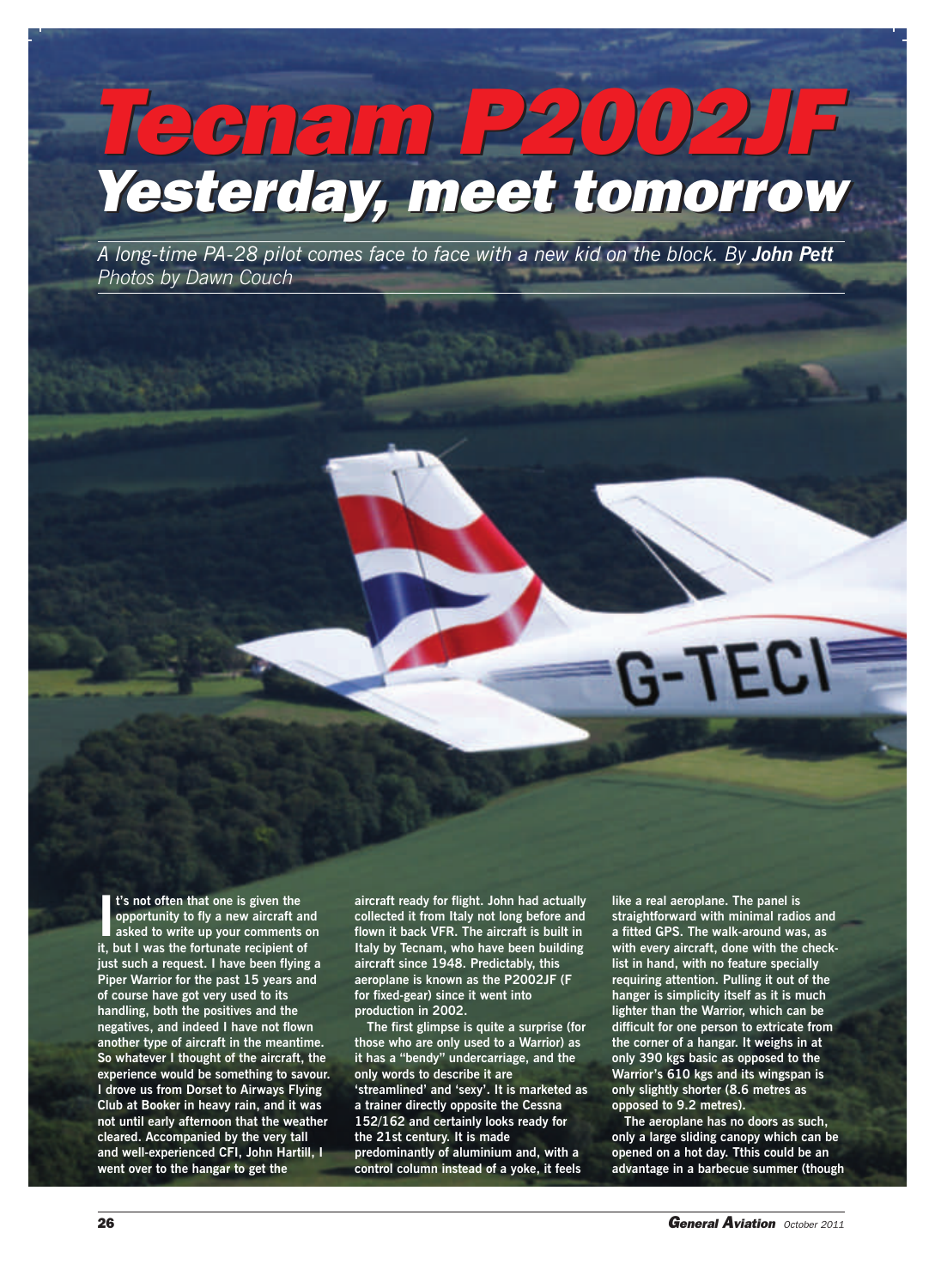**a bit drafty if fully open). The plane I was flying had an attachment to restrict the canopy opening to about 10 cms to provide simple air-conditioning. Unlike the Warrior, with only the one door, entrance is from either side. However I must say it was not too easy to get in the first time, until you master the knack of it – it is not for those of creaky joints or who may suffer from stiffness. Once inside, one enjoys comfortable – even spacious – seating with a full harness (rather than just the lap and shoulder strap on the Warrior). Indeed the cabin is 112 cms wide.**

**With the 100HP Rotax, engine starting is quite straightforward. However, when looking at the throttle quadrant, there is**

**one control missing. There is no mixture control at all. When starting one uses the choke – the same as starting a petroldriven lawnmower. The engine fired up first time and we taxied to the pumps to put 100LL into both tanks (although mogas is of course accepted and indeed expected in a Rotax). Having refuelled, it was time to taxi and do the normal checks after which we backtracked and turned at the end of the runway. Interestingly, the brakes are quite high up on the pedal bar, so you cannot taxi with the brake-pads being worn out quickly as you can in the Warrior. We were then cleared for take-off. The R/T button is very conveniently positioned at the front of the control column, with the elevator**

**trim buttons also conveniently positioned on top of the column, the trim indicator being on the instrument panel. Applying full power, with plenty of rudder, we took off at 60 knots. The maximum crosswind component is 21 knots, but if the wind is from the left you will need a lot of rudder to keep the plane on the centreline. Even with quite a load of fuel on board, the take-off run was very short.**

**Immediately one notices that the view from the cockpit whilst climbing out was superb – climbing out at 500 feet plus per minute you would hardly know you were climbing at all because the view ahead was so good. Steep turns are easily executed, with no increase in rpm required as you tighten the turn. Indeed I**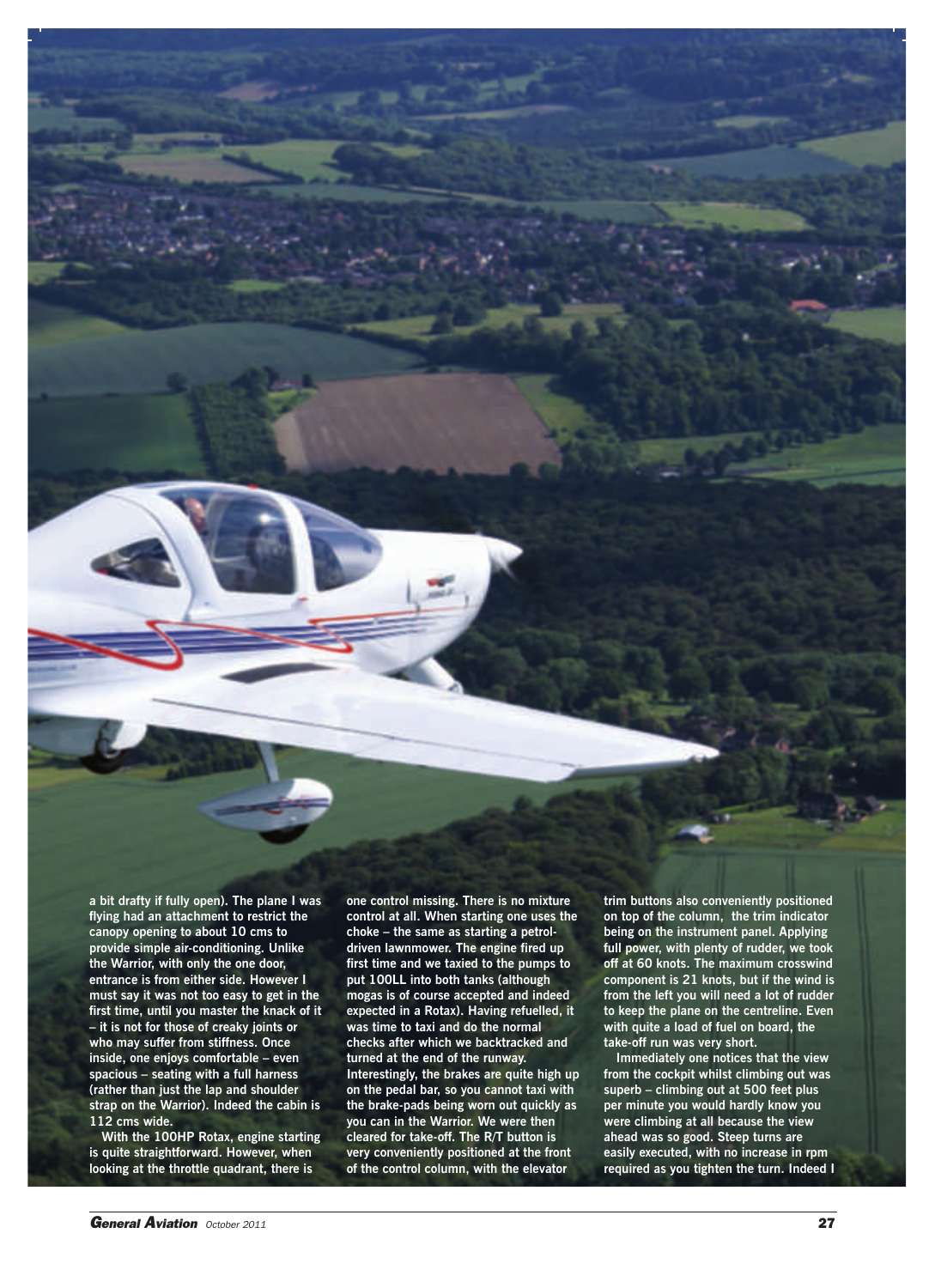**hardly touched the throttle during the whole flight except when turning finals to reduce the speed to 50 knots prior to landing.**

**We climbed to 4,000 feet above the airfield and prepared for the stall: the stalling speed with full flap is a very low 39 knots. Unfortunately, being used to the Warrior, I was expecting the benign stall that is a characteristic of the Piper series and, because it so reluctant to stall, one becomes blasé about the manoeuvre. However this aircraft stalls quite sharply and you have to recover quickly – an ideal characteristic for a trainer. I must confess that John took the controls during the standard recovery.**

**Returning to the field, flaps were applied as normal (though these are electric) on downwind and the landing was straightforward – again with superb visibility. I found it surprisingly easy to transition from the Warrior to the Tecnam 2002JF, and to having a control column rather than a yoke.**

**On landing and taxiing back to the hangar we discussed the performance of the aircraft. As a private owner, what would be the appeal? Firstly the endurance is about three hours with two average-weight folk and 15 kilos of baggage in the back. Cruising at just over 100 knots, places like La Rochelle would be an easy run. The visibility is outstanding and those professionals who have flown it all say that it 'feels' like a real plane.**

**Engine oil quantity is a frugal three litres and being a modern engine, oil consumption is negligible. It has a pressurised crankcase dry sump oil system with oil being stored in an external tank. You need to "blow back" any residual oil from the crankcase into the oil tank to get an accurate quantity**





**reading on the dip-stick and this involves turning the propeller. Not a complicated procedure and it does give you a bit of exercise! Being a pressurised system you do need to check for oil leaks that would indicate a potential problem. The Rotax engine stops almost immediately- which is unnerving to the older pilot – windmilling is not an option. The engine itself runs around 5000 rpm but the propeller is geared down to around the usual 2000+ rpm.**

**For those that want a little extra zip,**

**there is a 115hp turbo version available. From a price perspective, the current price for the well equipped 100hp model hovers around the £90,000 mark, depending on exchange rates, and is a definite challenger to the Cessna 162 Skycatcher.**

**If I had to learn to fly again – and bearing in mind that the modern generation is brought up on computer games and anything over five years old is considered totally outdated – I could well see myself choosing to fly this kind of**